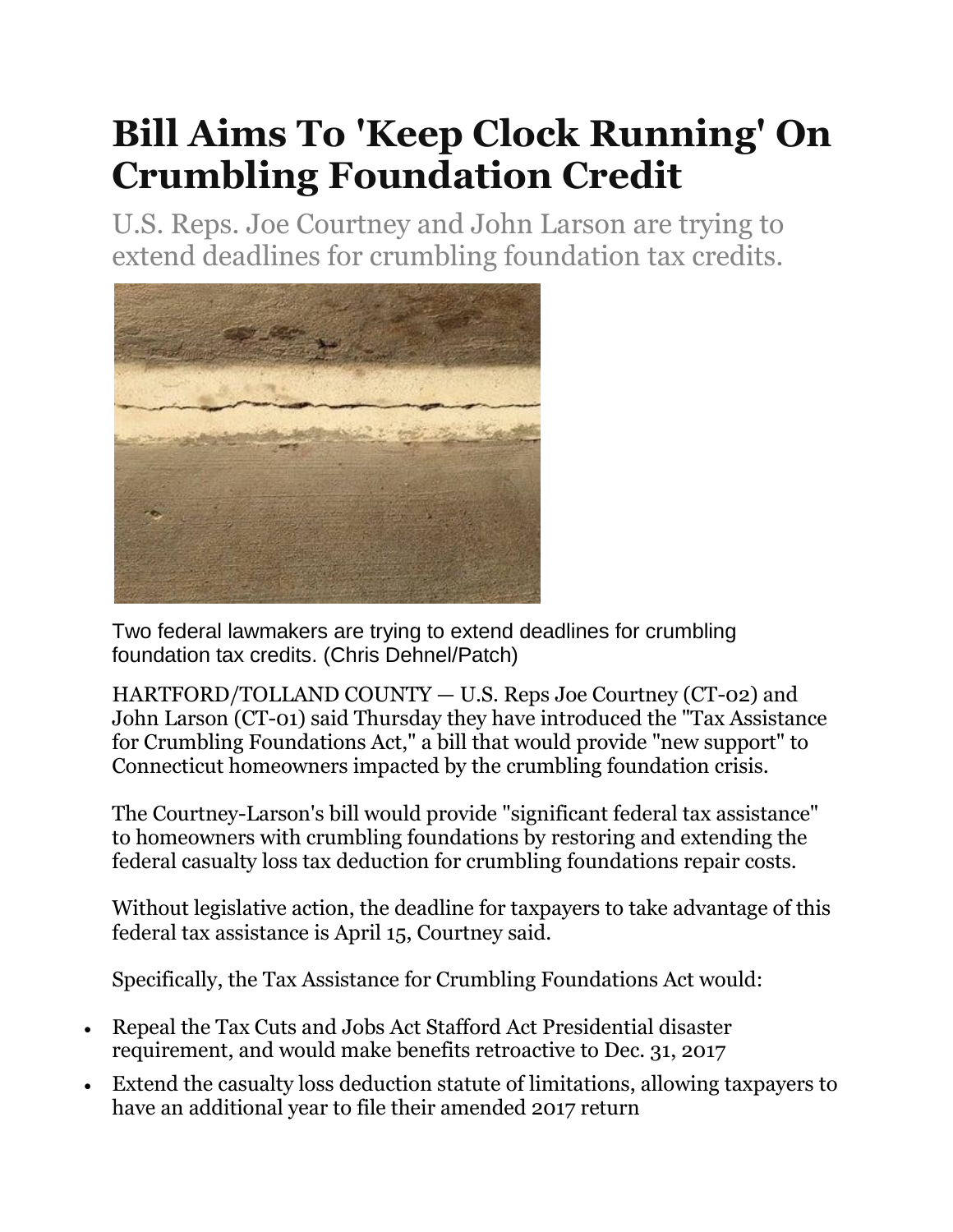And require the Treasury Department to issue additional regulations consistent with the first Revenue Procedure (2017-60), which provides safe harbor to crumbling foundations repairs for the casualty loss deduction

"Congressman Larson and I have worked together for years to help get homeowners and others in central and eastern Connecticut the support they need, and the Tax Assistance for Crumbling Foundations Act would help us take a big step forward," Courtney said. "Our new bill picks up where the 116th Congress left off. The Tax Assistance for Crumbling Foundations Act would keep the clock from running out on homeowners who wish to receive federal tax assistance through the casualty loss tax deduction. This bill would be a huge step in the right direction for eastern Connecticut homeowners impacted by crumbling foundations and ensures that this federal assistance is available for years to come."

## Added Larson,

"Rep. Courtney has been a tireless fighter for those with crumbling foundations and for the past several years, we have been working together to ensure this critical tax relief for homeowners experiencing crumbling foundations remains available. Through no fault of their own, many homeowners are now facing exorbitant costs to repair their crumbling foundations. Our bill builds upon our past work to ensure homeowners can continue take advantage of this critical tax benefit when they make repairs."

Courtney and Larson also [wrote to the IRS](https://courtney.house.gov/sites/courtney.house.gov/files/2019-04-08%20--%20IRS%20CFSIC%20Casualty%20Loss%20Interaction%20Letter.pdf) requesting information about what documentation taxpayers must provide in order to submit a "protective claim" for casualty losses. Without legislative action, April 15 remains the deadline for those who wish to file a casualty loss deduction for crumbling foundations repairs to submit their paperwork to the IRS, according to Courtney. In the letter, Courtney and Larson alert the IRS to the policy changes that would be made under the Tax Assistance for Crumbling Foundations Act, and note that pending legislation — such as Courtney and Larson's newly introduced bill — could meet the IRS standards for an allowable protective claim. Courtney and Larson requested from the IRS in writing guidance and model language to help taxpayers file a protective claim prior to April 15, 2021, and asked for detailed information as to what documentation taxpayers would need in order to file a valid claim for their losses.

In the 116th Congress, [similar legislation introduced by Reps. Courtney and](https://courtney.house.gov/media-center/press-releases/courtney-larson-amendments-support-residents-crumbling-foundations-0)  [Larson was included as part of the Moving Forward Act \(H.R. 2\),](https://courtney.house.gov/media-center/press-releases/courtney-larson-amendments-support-residents-crumbling-foundations-0) and passed the by the House of Representatives on July 1, 2020. The Senate, however,